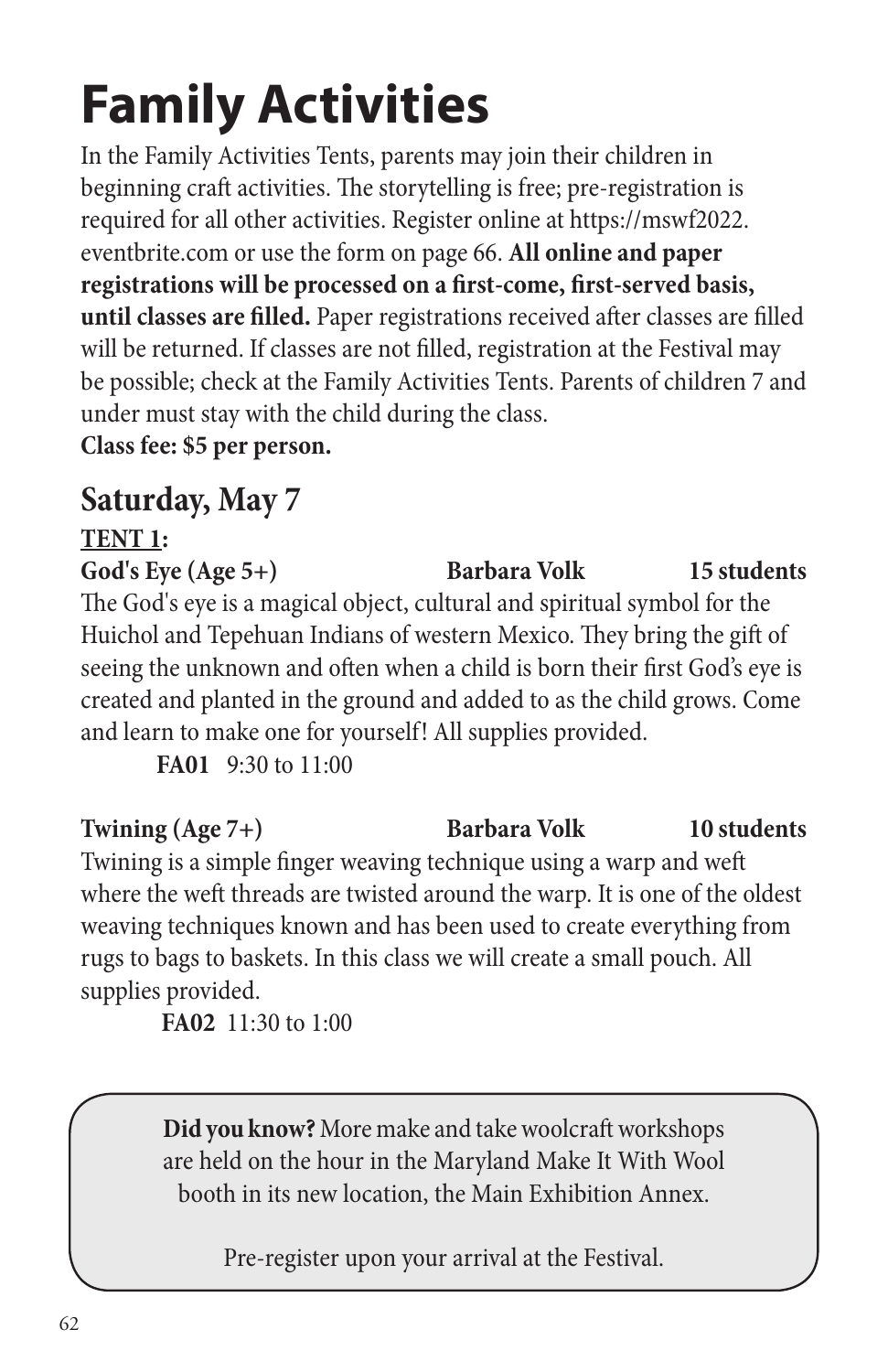Lucet Braiding (Age 7+) **Barbara Volk** 15 students The lucet is a tool used to create a braided cord from a single strand and can make braids which are unlimited in length and very strong. Some of the earliest lucet "forks" are from medieval and Viking times. In this class we will learn how to create the braid and make either a necklace or bracelet.

**FA03** 3:00 to 4:30

### **TENT 2:**

**Exploring Simple Spinning (Age 5+) Kellie Nuss 10 students** You don't need a wheel to spin! All over the world, in different places and at different times, prehistoric people discovered how to spin by experimenting with techniques and tools to twist raw fibers. In this workshop, we'll play with wool, twisting and spinning with our hands, on our knees, and on simple spindles similar to those used by prehistoric spinners. Please feel free to bring your own spindle, or wool, if you have them. If not, we'll have some for you to play with.

> **FA04** 9:30 to 10:30 **FA05** 11:00 to 12:00

#### **Quick to Crochet (Age 7+) Kellie Nuss 8 students** This class will explore the basics of crocheting as you begin a begin a

practice piece that can become a bracelet or belt. All supplies provided. **FA06** 12:30 to 1:30

### **Quick to Knit (Age 7+) Kellie Nuss 10 students** Start a lifetime of fun by learning the basics of knitting as you start a bookmark or belt. All supplies provided.

**FA07** 2:00 to 3:00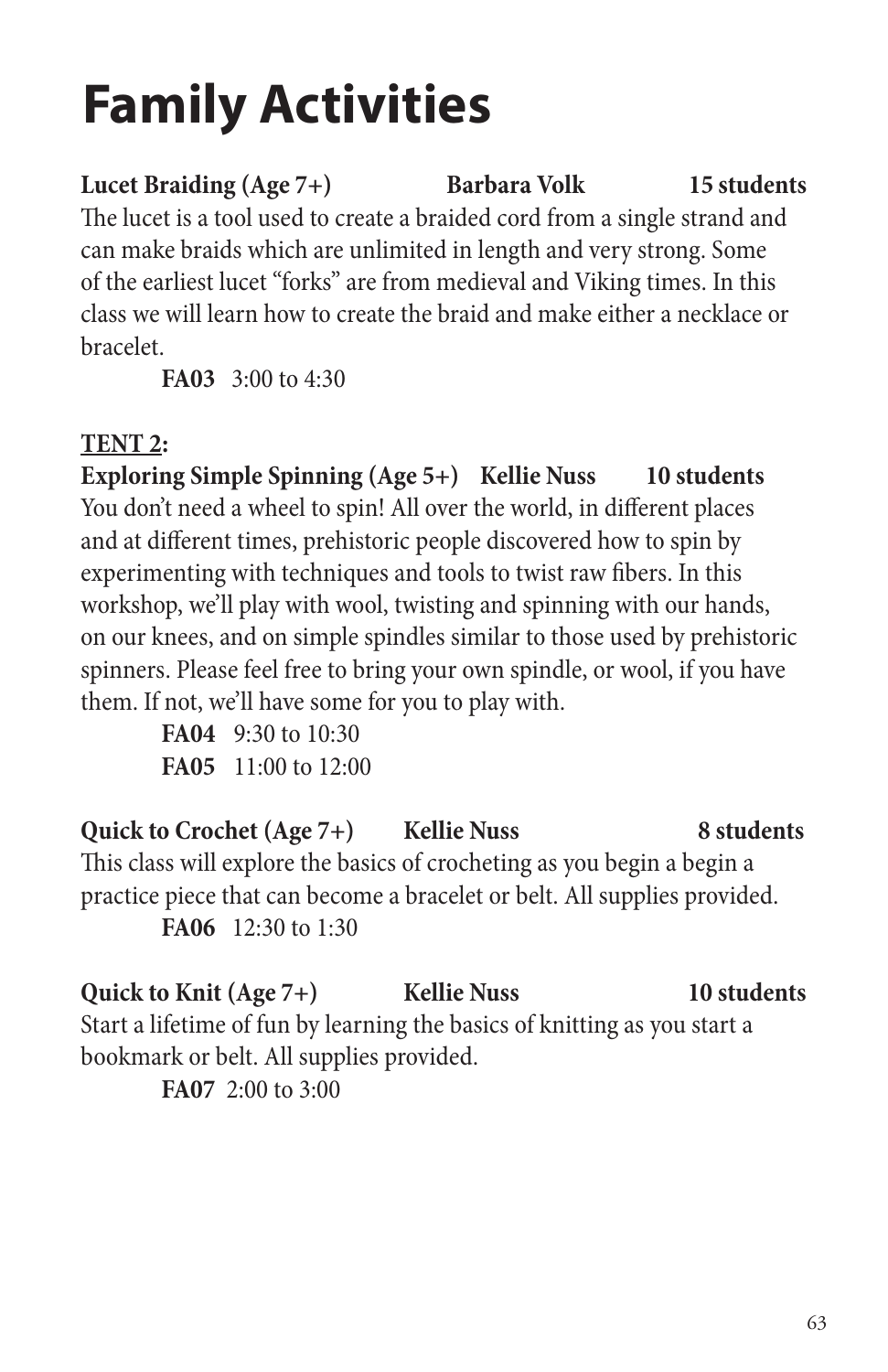### **Sunday, May 8**

### **TENT 1:**

**Needle Felting (Age 7+) Renate Maile-Moskowitz 15 students** At the festival, we are surrounded by real livestock, so please join us to needle an animal mouthpiece or snout onto old Corona masks before they get thrown away--or hopefully put away. Let's 'Leave Corona behind' by transforming our old masks. In this workshop we can use the animal fibers surrounding us to imagine animal faces you can wear--all created by using a felting needle and images of our animal friends.

**FA08** 9:30 to 11:00 **FA09** 11:30 to 1:00

Woven Bookmark (Age 8+) Barbara Volk 10 students Learn the traditional art of weaving on a small scale by creating a bookmark on a simple loom.

**FA10** 3:00 to 4:30

### **TENT 2:**

**Hand Carding (Age 8+) Rhiannon Huscha 10 students** Learn several methods to hand card wool, using hand cards, a drum carder and a blending board. Learn the secrets to blending and how inexpensive dog brushes work just about as well as the expensive hand cards. All supplies will be provided.

**FA11** 9:30 to 10:30

**Soap Felting (Age 5+) Rhiannon Huscha 15 students** Want to start felting? Learn to felt wool with this felting project to make felted soaps. What is a felted soap? It is soap with wool wrapped around it and then wet felted. The end result is a bar of soap that has its own soft wash cloth built in!

**FA12** 12:30 to 1:30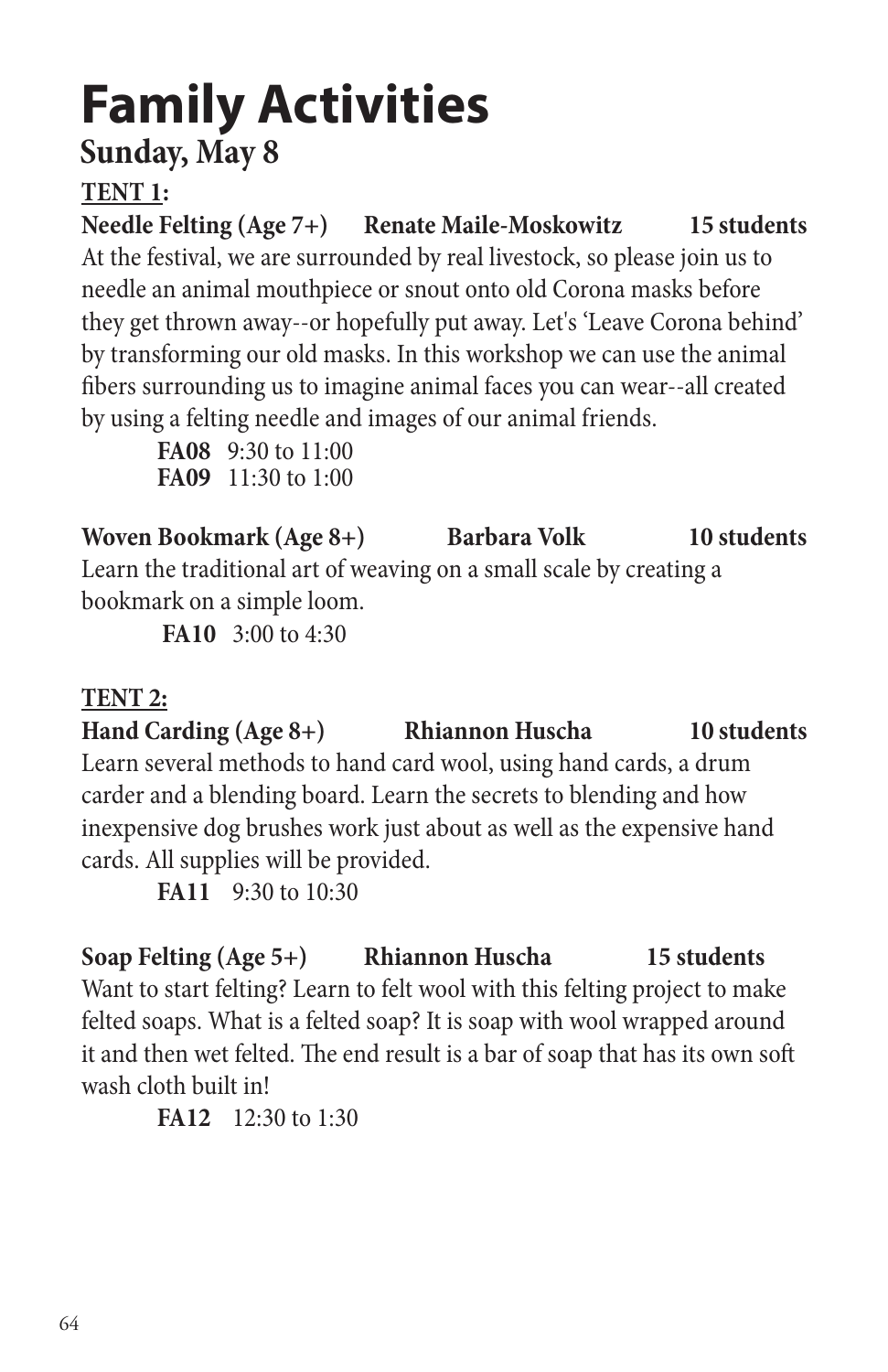Finger Knitting (Age 5+) Kellie Nuss 10 students Learn to knit with no needles! With just your fingers and some fun woolly yarn, you can create a simple cord that can become a bracelet, belt or anything else you can imagine! All supplies provided. **FA13** 2:00 to 3:00





### **FREE STORYTELLING FOR ALL AGES with Tim Livengood**

Tim Livengood is a storyteller since way back, learning from vinyl LPs on a record player. He is that ancient. He tells stories in a humorous vein, claiming to explain why the world is the way it is, except it would probably make more sense if the stories were true. Tim is an astronomer by day. It took him years to realize why people think that is funny. Astronomy sometimes finds its way into Tim's original stories, and other bits of science can appear here and there, although he has only one story that is math intensive. He has a CD which he would love you to buy and add to his rich coffers of treasure. No registration required.

| In Tent 1                  |  |
|----------------------------|--|
| <b>Sunday</b> 1:30 to 2:30 |  |

In Tent 2 **Saturday** 3:30 to 4:30  **Sunday** 3:30 to 4:30